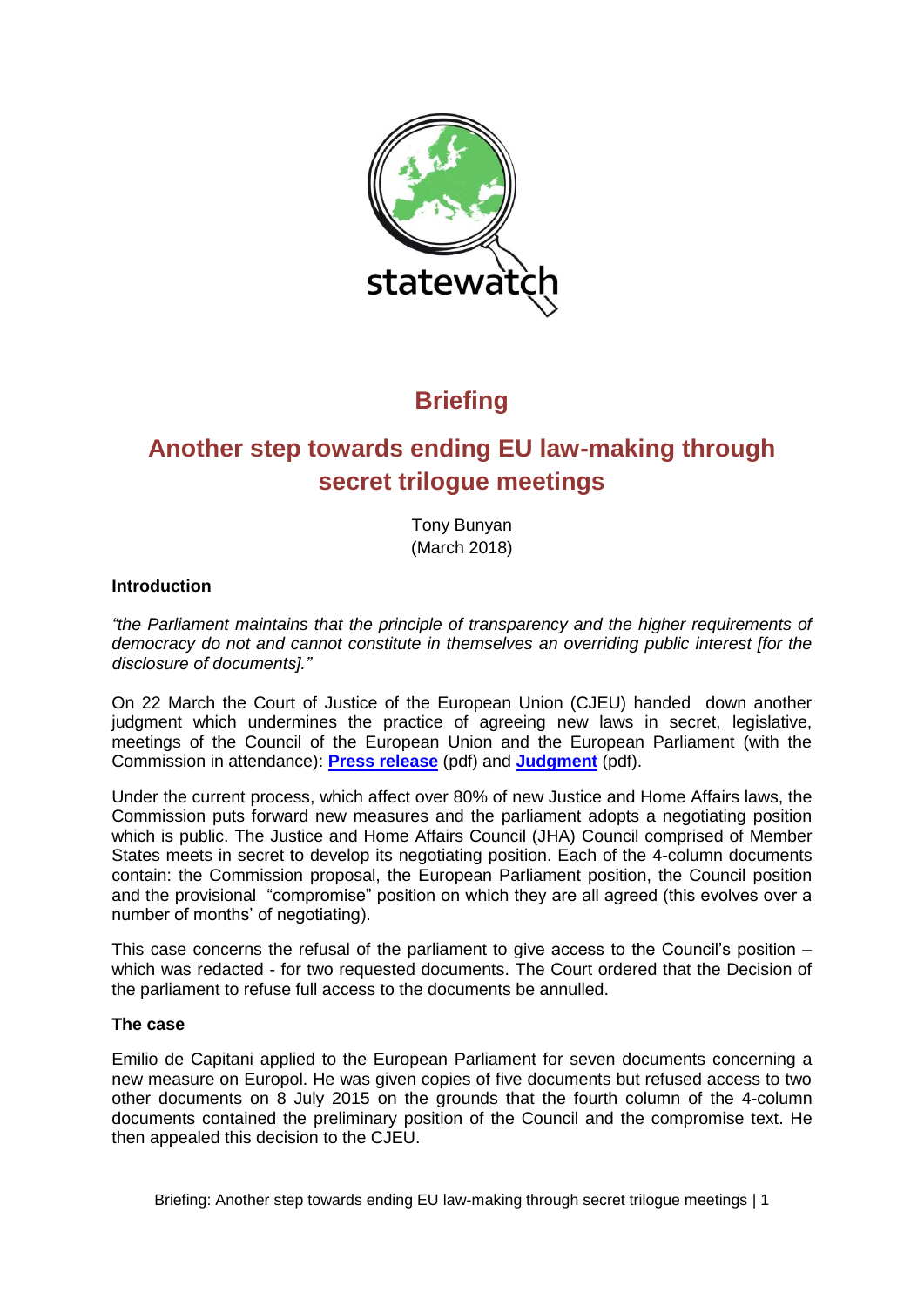#### **The arguments of the parties**

*"The Parliament based the contested decision on the first subparagraph of Article 4(3) of Regulation No 1049/2001 in so far as, first, the fourth column of the documents at issue contains provisional compromise texts and preliminary positions of the Presidency of Council, the disclosure of which would actually, specifically and seriously undermine the decision-making process of the institution as well as the inter-institutional decision-making process in the context of the ongoing legislative procedure and, second, no overriding public interest which outweighs the public interest in the effectiveness of the legislative procedure had been identified in the present case."*

The parliament contended that the two documents concerned "police cooperation  $-$  a very sensitive area" which would harm of the trust between Member States and the decisionmaking process and:

*"granting access to the fourth column of the documents at issue would make the Presidency of Council more wary of sharing information and cooperating with the Parliament negotiating team and, in particular, the rapporteur; moreover, the Parliament negotiating team would be forced, on account of the increased pressure from national authorities and interest groups, to make premature strategic choices of determining where to give in to the Council and where to demand more from the Presidency, which would 'complicate dramatically the finding of an agreement on a common position…"*

#### **Article 4.3**

 $\overline{a}$ 

Article 4.3 of the Regulation on access to EU documents (1049/2001) says:

*"Access to a document, drawn up by an institution for internal use or received by an institution, which relates to a matter where the decision has not been taken by the institution, shall be refused if disclosure of the document would seriously undermine the institution's decision-making process, unless there is an overriding public interest in disclosure."*

This provision under which most requested for access to documents are refused.[1]

The applicant submitted that:

*"that access to the fourth column of the documents at issue* 

*could be refused to him only if the Parliament had shown that there was a reasonably foreseeable - and not purely hypothetical - likelihood of the decision-making process being seriously undermined, and how full access to both documents at issue could specifically and actually undermine the protected interest. He highlights the importance of access to the fourth column of those documents in a representative democracy so that citizens can ask their representatives to account for the choices they have made and, where* 

<sup>1.</sup> See: Statewatch Analyses: **[Secret trilogues and the democratic deficit](http://www.statewatch.org/analyses/no-64-secret-trilogues.pdf)** (pdf) and **[Abolish 1st](http://www.statewatch.org/analyses/no-84-ep-first-reading-deals.pdf)  [and 2nd] reading secret deals - [bring back democracy "warts and all"](http://www.statewatch.org/analyses/no-84-ep-first-reading-deals.pdf)** (pdf)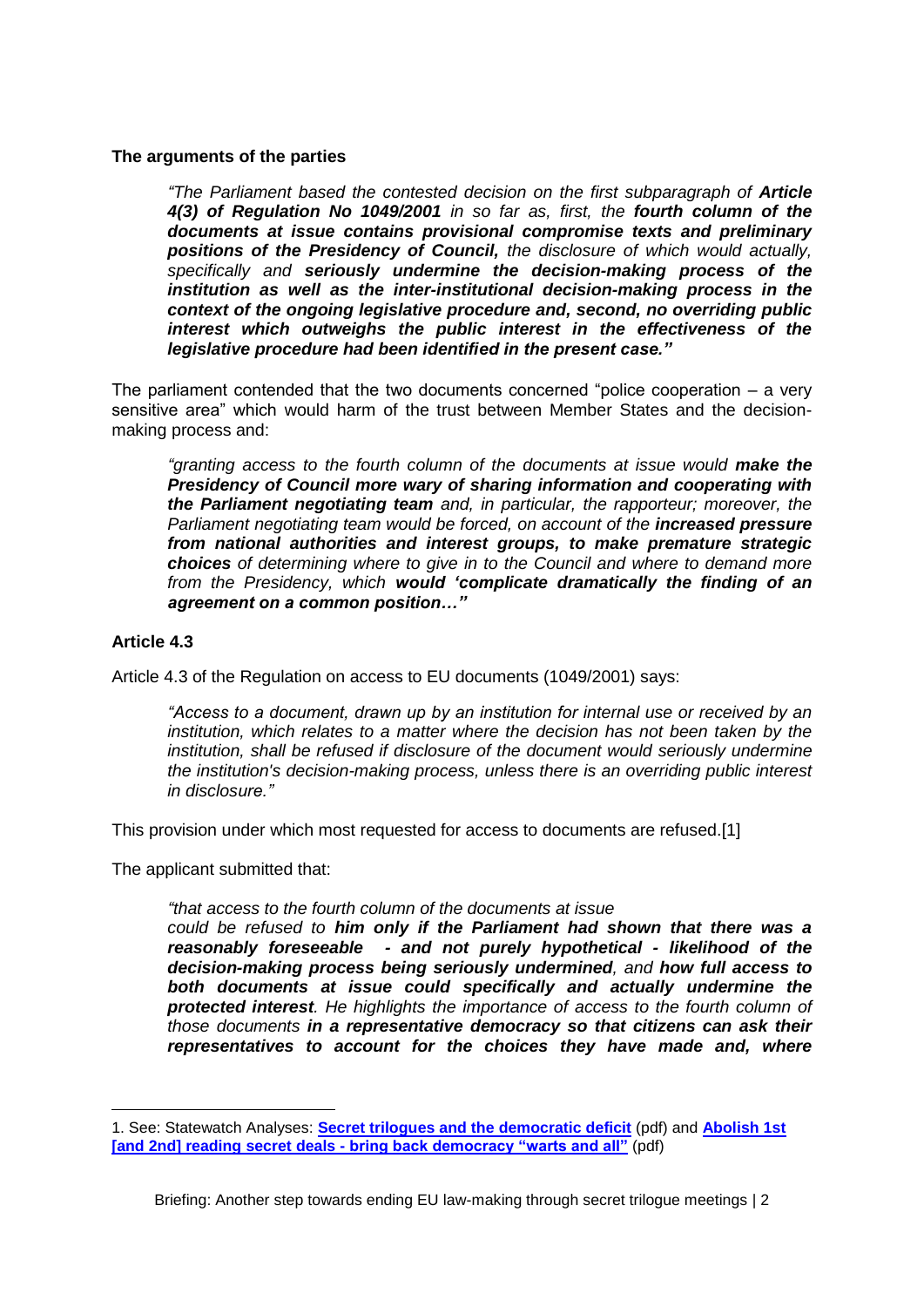*appropriate, to express their views, by the means they consider appropriate, on agreements reached in the relevant trilogues."*

He states that:

*"the Parliament did not specify why the legislative proposal at issue, solely because it falls within the area of police cooperation, was to be regarded as being very sensitive and did not justify how it would have harmed the trust between the Member States or between the institutions if the compromise text in the fourth column of the two documents at issue had been disclosed. He states that the fact that intense discussions may result or do result from a legislative proposal does not in any way mean that an issue is sensitive to the point of justifying its being kept secret.***"** 

Further the applicant said that no good reason was given as to the view that access would give rise to: "increased public pressure" as the text in question was temporary and the claimed need for "efficiency" in law-making is not cited in Article 294 TEU. And further that:

*"that, in accordance with the case-law, the discretion left to the institutions not to disclose documents that are part of the normal legislative process is extremely limited or non-existent.(…) To hold otherwise would mean that, by using trilogues during the first reading, the legislative procedure provided for in the Treaty be circumvented and EU citizens prevented from accessing documents to which they would otherwise have access."*

The Parliament contended that new laws concerning "police forces" is sensitive and "objectively delicate".

The Council and the Commission took a position of no compromise and proposed that:

*"the Court find there to be a general presumption of non-disclosure of the fourth column of trilogue tables while the trilogue procedure is ongoing. That presumption is dictated by the need to ensure that the integrity of the procedure be preserved by limiting intervention by third parties…"*

### **The findings of the court**

Amongst the Courts findings are the following:

*"In accordance with the principle that derogations are to be interpreted strictly, if the institution concerned decides to refuse access to a document which it has*  been asked to disclose, it must, in principle, explain how access to that *document could specifically and actually undermine the interest protected by the exception — among those laid down in Article 4 of Regulation No 1049/2001 upon which it is relying. Moreover, the risk of that undermining must be reasonably foreseeable and not purely hypothetical (judgments of 21 July 2011, Sweden v MyTravel and Commission, C*‑*506/08 P, EU:C:2011:496, paragraph 76; of 17 October 2013, Council v Access Info Europe, C*‑*280/11 P, EU:C:2013:671, paragraph 31, and of 15 September 2016, Herbert Smith Freehills v Council, T*‑ *710/14, EU:T:2016:494, paragraph 33). The mere fact that a document concerns an interest protected by an exception is not of itself sufficient to justify application of that exception."*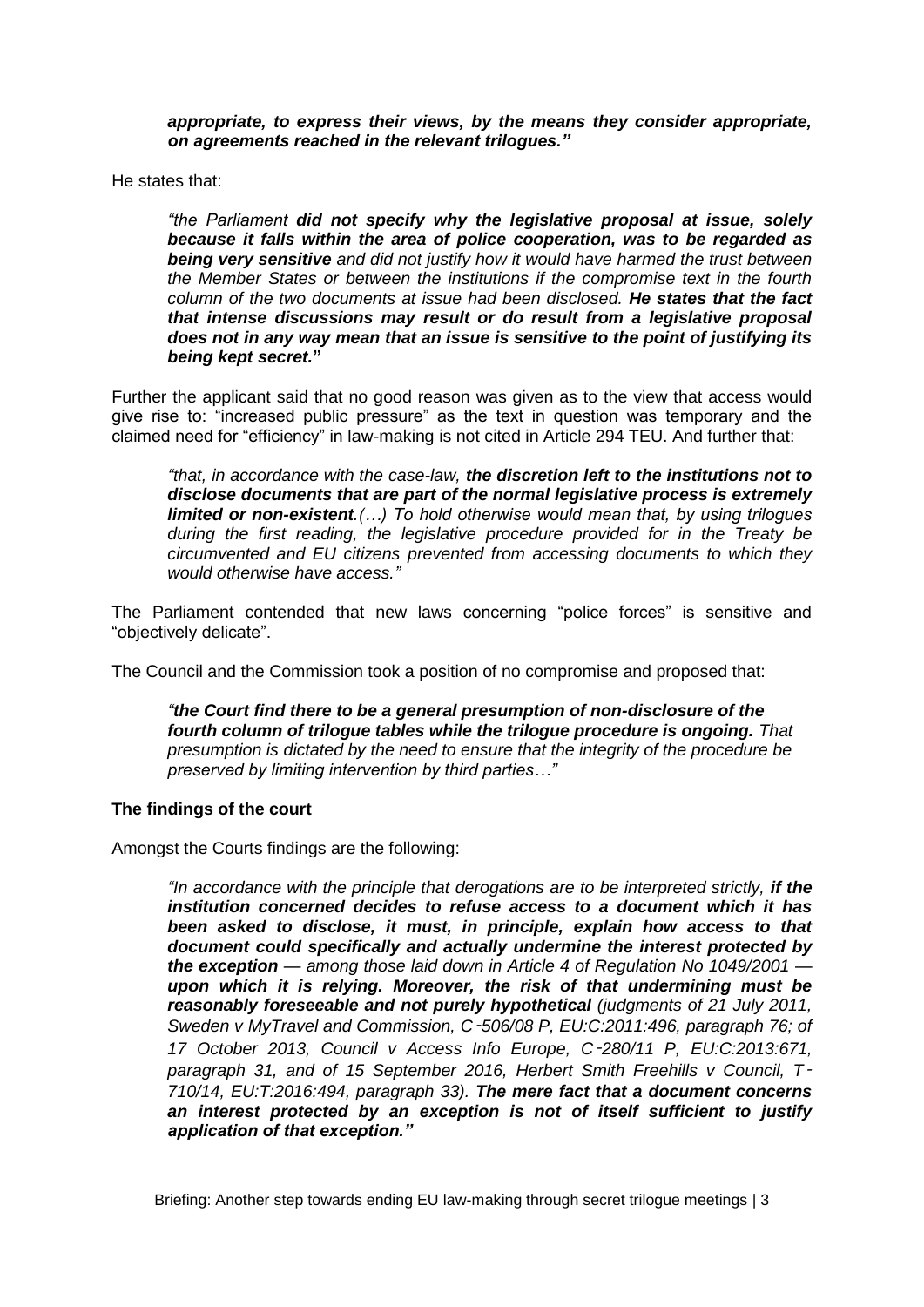On the nature of trilogues which:

*"form an 'established practice by which most EU legislation is adopted' and are therefore regarded, by the Parliament itself, as 'decisive phases of the legislative process' (see Parliament resolution of 28 April 2016 on public access to documents, paragraphs 22 and 26). At the hearing, the Parliament stated that currently between 70 and 80% of the European Union's legislative acts are adopted following a trilogue. (…)*

*Furthermore, it is common ground that trilogue meetings are held in camera and that the agreements reached in those meetings, usually reflected in the fourth column of trilogue tables, are subsequently adopted, mostly without substantial amendment, by the co-legislators, as confirmed by the Parliament in its defence and at the hearing."*

*"it is precisely openness in the legislative process that contributes to conferring greater legitimacy on the institutions in the eyes of EU citizens and increasing their confidence in them by allowing divergences between various points of view to be openly debated. It is in fact rather a lack of information and debate which is capable of giving rise to doubts in the minds of citizens, not only as regards the lawfulness of an isolated act, but also as regards the legitimacy of the decision-making process as a whole (…)*

*"giving the public the widest possible right of access … entails that the public must have a right to full disclosure of the requested documents, the only means of limiting that right being the strict application of the exceptions provided for in Regulation No 1049/2001, those considerations are clearly of particular relevance where those documents are part of the European Union's legislative activity, a fact reflected in recital 6 of Regulation No 1049/2001, which states that even wider access must be granted to documents in precisely such cases. Openness in that respect contributes to strengthening democracy by allowing citizens to scrutinize all the information which has formed the basis of a legislative act.*

*The possibility for citizens to find out the considerations underpinning legislative action is a precondition for the effective exercise of their democratic rights…"*

And:

"*the Court finds that no general presumption of non-disclosure can be upheld in relation to the fourth column of trilogue tables concerning an ongoing legislative procedure."*

**The existence of serious prejudice to the decision-making process**

*"that the documents at issue relate to the area of police cooperation cannot per se suffice in demonstrating the special sensitivity of the documents. To hold otherwise would mean exempting a whole field of EU law from the transparency requirements of legislative action in that field."*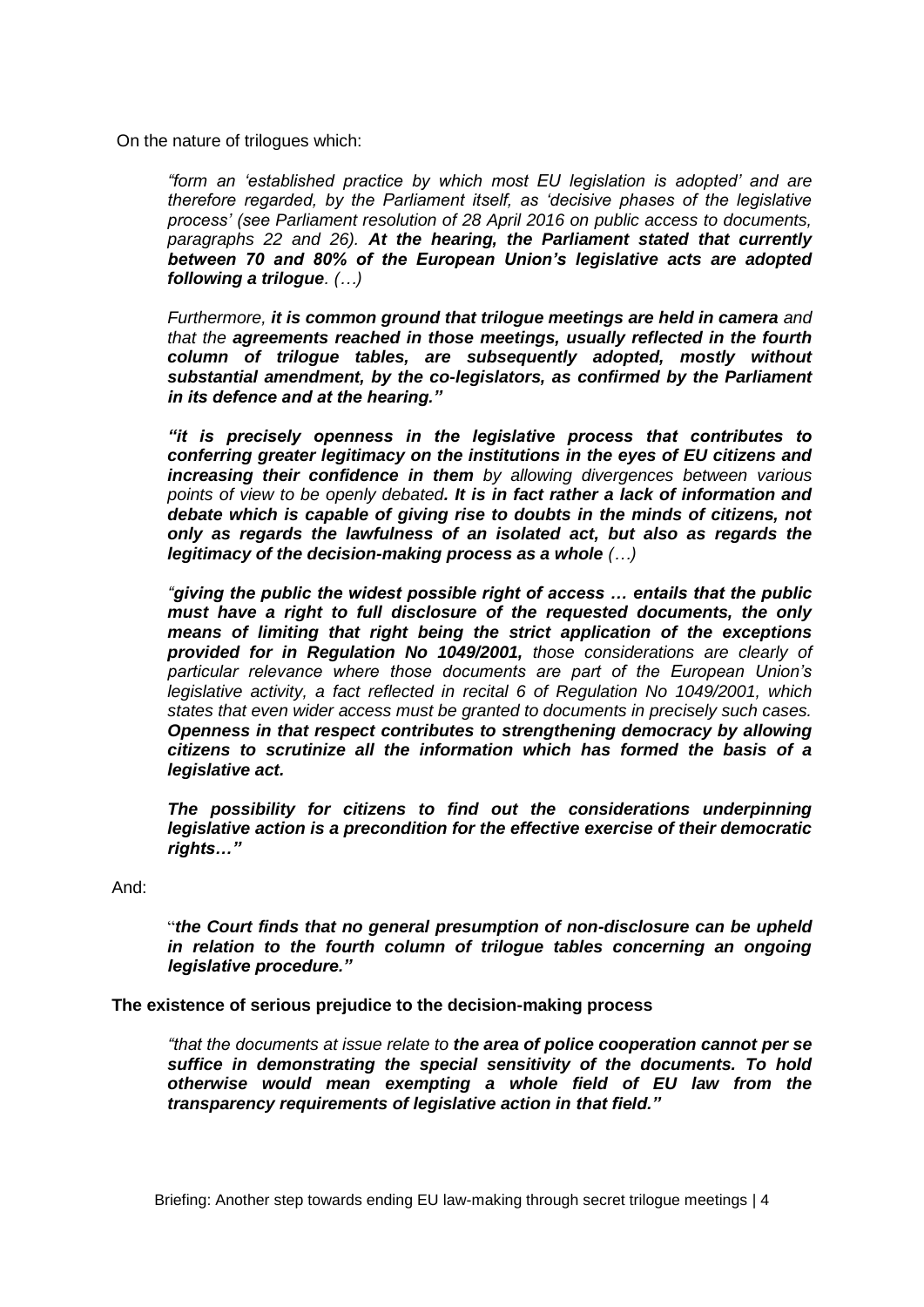*"it is clear from the complete version of the documents at issue, now published by the Parliament (see point 26 above), that the provisional proposals or agreements entered into the fourth column of those documents concerned abstract and general matters without any mention whatsoever of sensitive information"*

On the fundamental issue of democratic accountability:

*"as far as concerns the considerations of a general nature advanced in the contested decision, first, it must be noted, as regards the assertion that access, during a trilogue, to the fourth column of the documents at issue would increase public pressure on the rapporteur, shadow rapporteurs and political groups, that, in a system based on the principle of democratic legitimacy, co-legislators must be held accountable for their actions to the public. If citizens are to be able to exercise their democratic rights they must be in a position to follow in detail the decision-making process within the institutions taking part in the legislative procedures and to have access to all relevant information (judgment of 22 March 2011, Access Info Europe v Council, T*‑*233/09, EU:T:2011:105, paragraph 69). Furthermore, Article 10(3) TEU states that every citizen is to have the right to participate in the democratic life of the Union and that decisions are to be taken as openly and as closely as possible to the citizen. Thus, the expression of public opinion in relation to a particular provisional legislative proposal or agreement agreed in the course of a trilogue and reflected in the fourth column of a trilogue table forms an integral part of the exercise of EU citizens' democratic rights, particularly since, as noted in paragraph 72 above, such agreements are generally subsequently adopted without substantial amendment by the co-legislators."*

On the so-called "space to think":

*"as regards the need, emphasised by the Parliament, the Council and the Commission in the context of the present proceedings, to have space to think, the Court points out that trilogues are part of the legislative process, as has been stated in paragraph 75 above, and that trilogues represent, in the words of Parliament itself, 'a substantial phase of the legislative procedure, and not a separate "space to think"' (Parliament resolution of 14 September 2011 on public access to documents, paragraph 29)".*

It is noted that there are usually months of secret trilogues:

"*The applicant thus stated at the hearing, without being contradicted, that the duration of trilogues lasted on average seven to twelve months. There could therefore be a significant period of time during which trilogue work remains a secret from the public. In addition, the duration of that work remains open-ended in so far as it varies according to each legislative procedure."*

On the parliament's hap-hazard method of reporting back to the lead committee and MEPs:

*"the minutes which the Parliament's negotiating team participating in the trilogues is required to draw up for the next meeting of the relevant parliamentary committee, pursuant to the second subparagraph of Rule 73(4) of the Rules of Procedure of the Parliament, are not capable of remedying the lack of transparency in trilogue*